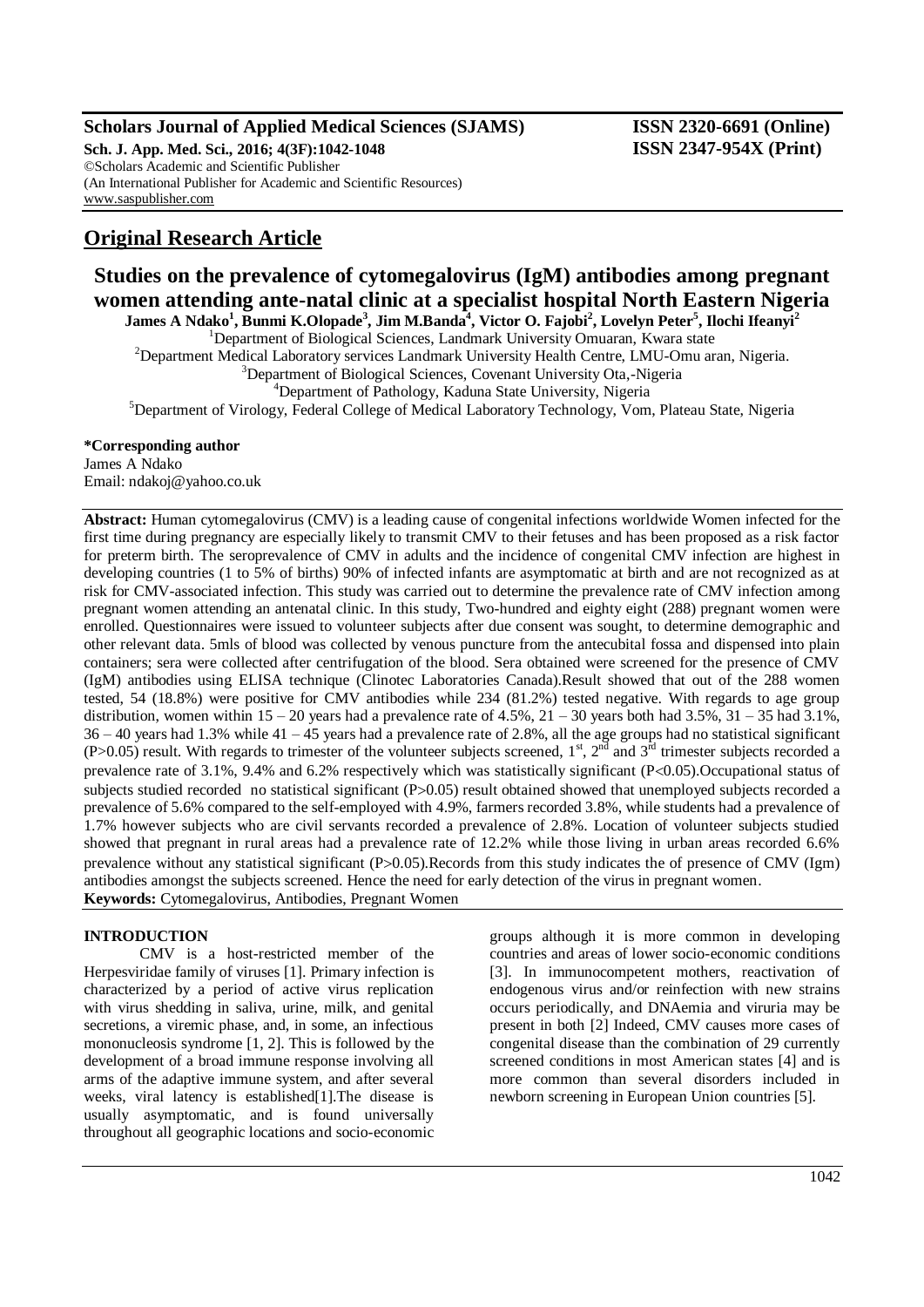CMV can be shed in various bodily secretions, particularly urine and saliva [6]. CMV is transmitted person-to-person via close non-sexual contact, sexual activity, breastfeeding, blood transfusions, and organ transplantation [6]. For pregnant women, important sources of infection include sexual activity and contact with the urine or saliva of young children, especially their own children [7].Intrauterine CMV infection occurs in approximately 1% of all live births, with up to 15% of congenitally infected infants showing symptoms at birth [8,9,10]. These symptoms include any combination of microcephaly, intracranial calcification, chrioretinitis, jaundice, low birth weight, hepatosplenomegaly and purpura [11]. The mortality rate among symptomatic infants can be as high as 30%; these symptomatic infants who survive are likely to develop long-term neurologic sequelae including hearing loss, visual impairment, psychomotor delay and mental retardation [11].

The risk for long-term outcomes appears to be highest in infants born to mothers with primary infection in the first half of pregnancy [12, 13]. Following first-trimester maternal CMV infections, about a quarter of infants (20 to 25%) who are congenitally infected will develop sensor neural hearing loss (SNHL), and 30 to 35% will suffer some form of central nervous system (CNS) sequelae [13]. However, maternal CMV reactivation or reinfection with a different CMV strain can also lead to fetal infection [14]. Approximately 10 percent of congenitally infected infants are symptomatic at birth, and of the 90 percent who are asymptomatic, 10–15 percent will develop symptoms over months or even years [14].Recent studies report lower transmission rates in early pregnancy (in comparison to later gestation)[15,16], with maternal primary infection leading to infection in 30 to 35% of fetuses and nonprimary infection having a transmission rate of 1.4% in study populations predominantly from industrialized countries (1.1 to 1.7%) [17]. Data from screened populations indicate that while only one in 10 newborns infected in utero have obvious clinical signs of congenital infection [18,19] 10% to 15% of those without clinical findings (here referred to as having symptomatic and asymptomatic congenital CMV infection, respectively) develop long-term neurological sequelae [19].Although, exposure to young children and sexual activities have been linked with increased risk of CMV, it is unlikely that avoidance of either of these activities will be a practical means of preventing CMV infection for women of childbearing age. Maternal (prenatal) screening may permit early identification of at-risk pregnancies or infected infants and thus the use of interventions to reduce morbidity has attracted increasing interest in recent years [20]. The majority of congenital CMV infections are asymptomatic at birth, and the diagnosis of intrauterine infection relies on virus detection by culture-based methods or PCR. Saliva or urine specimens should be obtained within the first 2 weeks of life [21]. Studies have revealed that Cytomegalovirus is found throughout all geographic locations and infect between 50% and 80% of adults in the United States as indicated by the presence of antibodies in much of the general populations [22].In Nigeria, a study conducted in 2008, reported a prevalence of 45.0% and 33% IgM antibodies among breastfeeding mothers and of the infants [23]. Similarly, Okwori *et al.;* in a study among expectant mothers in Bida, Nigeria, reported IgG antibodies prevalence of 86.1% among multigravid women and 77.1% among primigravid women [24].

## **MATERIALS AND METHOD Study design**

The study was a cross sectional study which lasted for three months. Data was collected from consenting volunteers after obtaining due ethical permits from the relevant bodies.

## **Study area and study Population**

The study was carried out among pregnant women attending antenatal clinic at Specialist Hospital Gombe. These were the inclusive criteria while nonpregnant women were excluded from the study. The population used for this study was two hundred and eighty eight (288) pregnant women whose ages range between 15 and 45 years.

## **Sample collection and processing**

A well-structured questionnaire was used to obtain bio data and risk factors from the pregnant women screened. Five (5mls) of blood was collected aseptically by venipuncture from the volunteer subjects according to the method of [25].Sera obtained were separated, dispensed into a clean container and stored at  $-20^{\circ}$ C until they were ready for the assay.

## **Test methodology**

Sera samples were screened for the presence of CMV IgM antibodies using Enzyme linked immunosorbent Assay (ELISA) Diagnostic Antigen kit by Clinotec Laboratories.

## **Principles**

Cytomegalovirus antigens are fixed to the interior surface of microwells, patient's serum is added and any antibody present to CMV will bind to these antigens. The microwells are washed to remove unbound serum proteins. Antibodies conjugated with Horse radish peroxidasae enzyme are directed against human 1gM are added and will in turn bind to any human 1gM present. The microwells are washed to remove unbound conjugate and then chromogen/substrate is added. In the presence of peroxidase enzyme, the colourless substrate is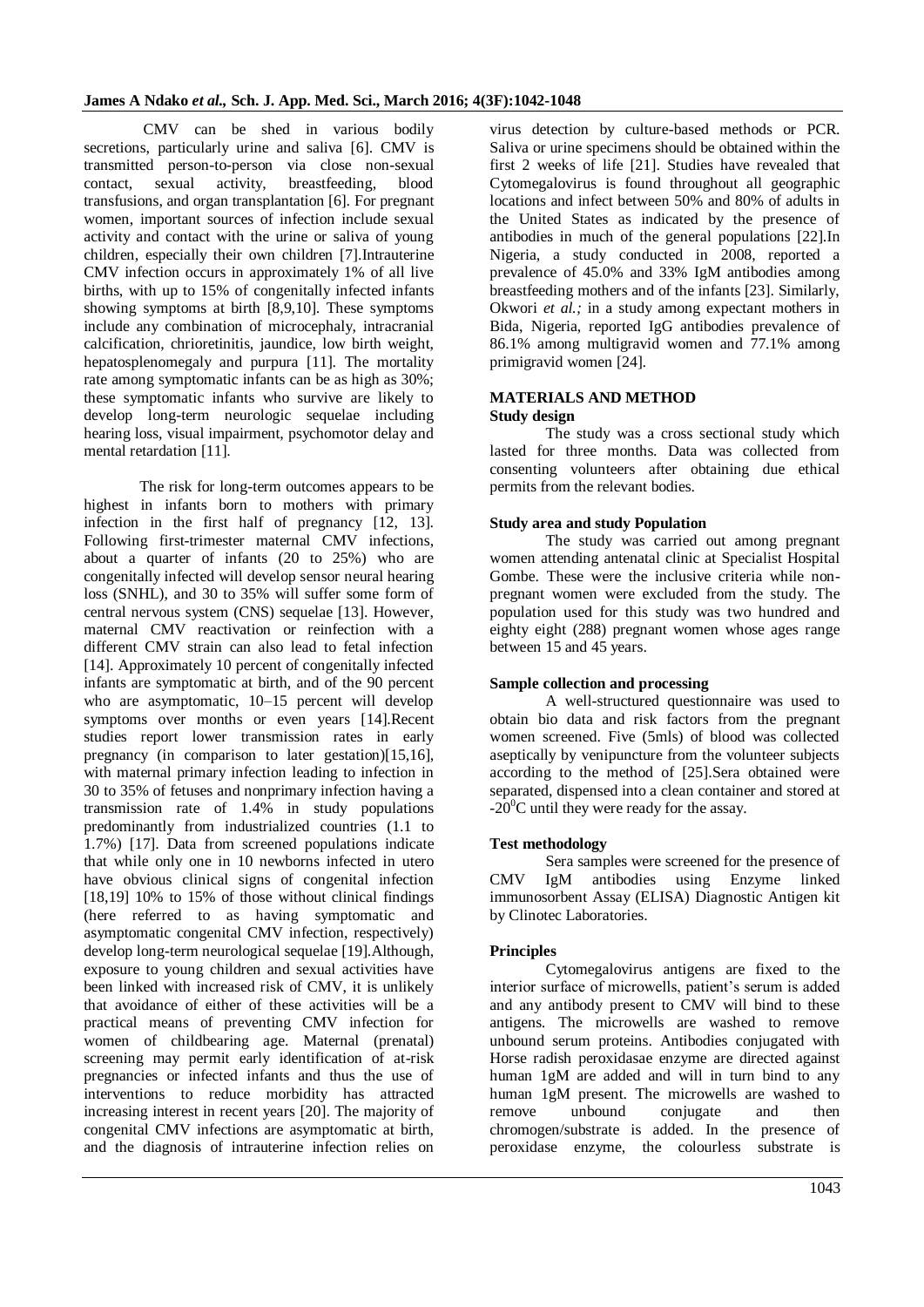hydrolyzed to a coloured end product. The colour intensity is proportional to the amount of antibodies present in the patient's serum.

## **PREPARATION FOR ASSAY**

All reagents were brought to room temperature and gently mixed. The wash buffer was diluted (1:30) with distilled water and mixed well.

### **Assay Procedure:**

A 1:51 dilution of sample was done by adding  $5\mu$ l of test sample to  $250\mu$ l of sample diluents into separate tubes. Using a multichannel pipette  $100 \mu l$  of prediluted negative control, positive control, calibrated (prediluted by the manufacturer) and each diluted sample was transferred from the tubes to the wells. The wells were covered and incubated at  $37^{\circ}$ C for 30 minutes. The wells were vigorously shaken to move out liquid and each well were washed 5 times with 250 - 300ul diluted wash buffer 100ul of Horse Radish Peroxidase (HRP) conjugate was added to each well and incubated for 30minutes at  $37^{\circ}$ C. The wells were

washed 5 times again with  $250 - 300$  uldiluted wash buffer after removing excess liquid and  $100\mu$  of TMB, substrate solution was added to each well and incubated for 10minutes at room temperature. 100 $\mu$ l of stop solution was added to each well and gently shaken; the absorbance of each well was read at a wavelength of 540nm with the aid of an Elisa technique assay.

## **RESULTS**

Out of the 288 sera samples screened, 54 (18.8%) tested positive while 234 (81.2%) tested negative. Table 1. The distribution of human CMV with respect to age group showed that women within the age group of  $15 - 20$  years had the highest prevalence rate of 13( 4.5%) followed by those within the age range of 21 -25 years with 109(3.5%) prevalence. Subjects within 26-30 years of age recorded a prevalence of 10(3.5%). Women within 31 – 35 years had 9(3.1%).While those within 36-40 years of age recorded a prevalence of 4(1.3%) as compared to subjects aged 41 – 45years with a prevalence of 1.4%. Table 2

| Table 1: Overall result of HCMV (Igm) Screening |                     |            |                     |                                  |                  |  |
|-------------------------------------------------|---------------------|------------|---------------------|----------------------------------|------------------|--|
| No. of<br><b>Samples</b>                        | <b>No. Positive</b> | % Positive | <b>No. Negative</b> | $\frac{0}{0}$<br><b>Negative</b> | <b>P</b> - value |  |
| 288                                             | 54                  | 18.8%      | 234                 | 81.2%                            | 0.317(P>0.05)    |  |
| <b>Total</b>                                    | 288                 | 54         | 18.8%               | 81.2%                            |                  |  |

**Table 1: Overall result of HCMV (Igm) Screening**

| Table 2. Distribution of TICPTY based on age group (years) |               |                    |            |                |  |
|------------------------------------------------------------|---------------|--------------------|------------|----------------|--|
| Age group                                                  | No of samples | <b>No Positive</b> | % Positive | <b>P-value</b> |  |
| $15 - 20$                                                  | 59            | 13                 | 4.5%       | 0.145(P>0.05)  |  |
| $21 - 25$                                                  | 73            | 10                 | 3.5%       | 0.145(P>0.05)  |  |
| $26 - 30$                                                  | 68            | 10                 | 3.5%       | 0.279(P>0.05)  |  |
| $31 - 35$                                                  | 52            | 9                  | 3.1%       | 0.698(P>0.05)  |  |
| $36 - 40$                                                  | 24            | 4                  | 1.3%       | 0.560(P>0.05)  |  |
| $41 - 45$                                                  | 12            | 8                  | 2.8%       | 0.060(P>0.05)  |  |
| <b>Total</b>                                               | 288           | 54                 | 18.8%      |                |  |

## **Table 2: Distribution of HCMV based on age group (years)**

Distribution in relation to gestational age of the women showed that those in their second  $(2<sup>nd</sup>)$ trimester recorded the highest seroprevalence of 27(9.4%) followed by those in their third  $(3<sup>rd</sup>)$  trimester with 18(6.2%) and lastly those in their first  $(1<sup>st</sup>)$ trimester with 9(3.1%). Table 3.

| Table 3: Distribution of HCMV with respect to gestational Age of the women |  |  |
|----------------------------------------------------------------------------|--|--|
|----------------------------------------------------------------------------|--|--|

| $\sim$ which is not allowed that $\sim$ and $\sim$ . The sixteenth is the second second large of the second second second second second second second second second second second second second second second second second second |         |                     |            |                |  |
|------------------------------------------------------------------------------------------------------------------------------------------------------------------------------------------------------------------------------------|---------|---------------------|------------|----------------|--|
| <b>Trimester</b>                                                                                                                                                                                                                   | No of   | <b>No. Positive</b> | % Positive | <b>P-value</b> |  |
|                                                                                                                                                                                                                                    | samples |                     |            |                |  |
| $1st$ Trimester                                                                                                                                                                                                                    | 23      |                     | 3.1%       | 0.016(P<0.05)  |  |
| $2nd$ Trimester                                                                                                                                                                                                                    | 149     | 27                  | 9.4%       | 0.016(P<0.05)  |  |
| $3rd$ Trimester                                                                                                                                                                                                                    | 116     | 18                  | 6.2%       | 0.008(P<0.05)  |  |
|                                                                                                                                                                                                                                    |         |                     |            |                |  |
| <b>Total</b>                                                                                                                                                                                                                       | 288     | 54                  | 18.8%      |                |  |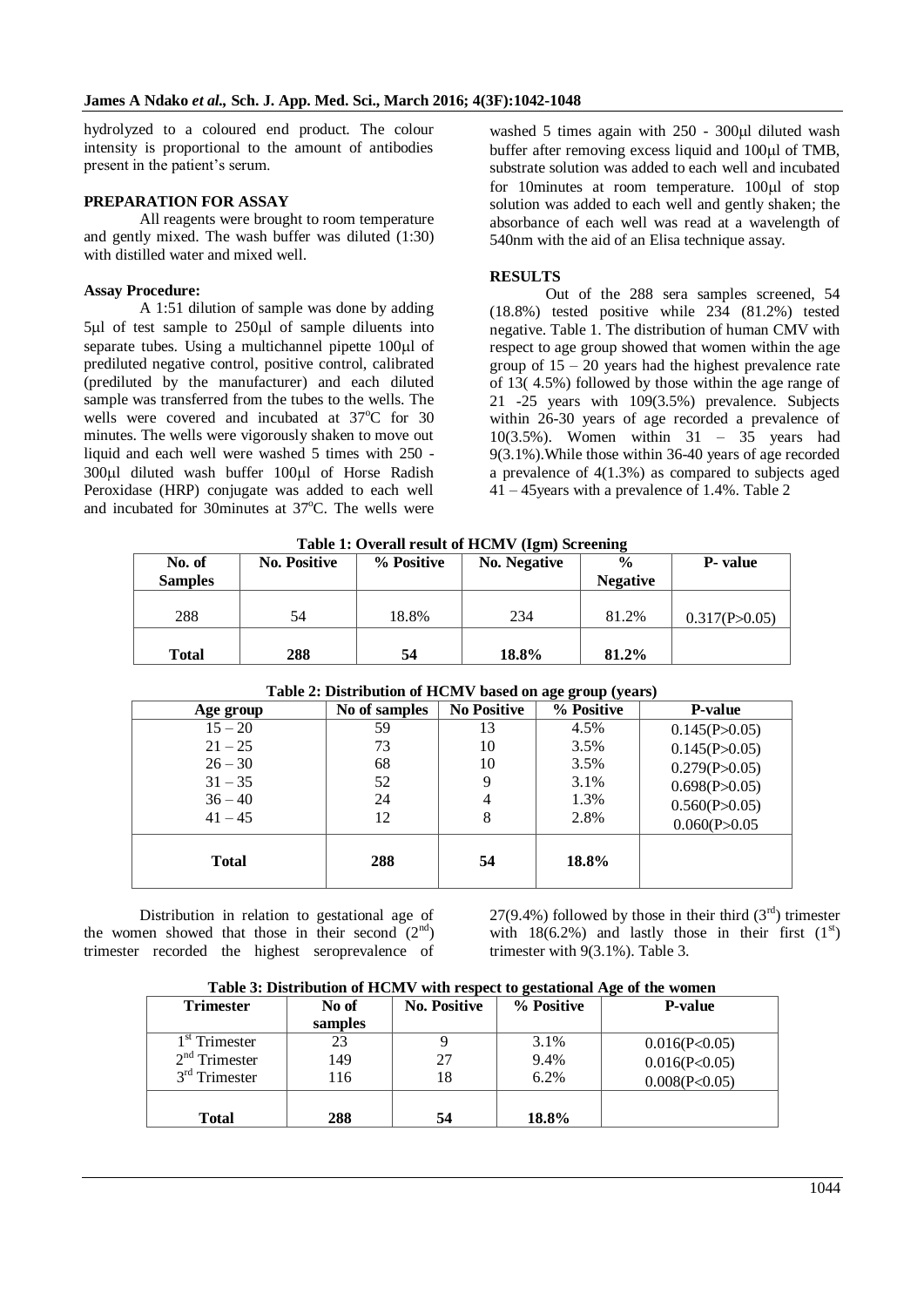Distribution based on occupational status of the women showed that those who are unemployed had the highest prevalence of 16(5.6) followed by those

who are self-employed with 14(4.9%). Civil servants had 8(2.8%), farmers 11(3.8%) and students recorded the lowest prevalence of 5(1.7%). Table 4.

| No of | N <sub>0</sub>  | % Positive | <b>P-value</b> |
|-------|-----------------|------------|----------------|
|       |                 |            |                |
|       | <b>Positive</b> |            |                |
| 81    | 8               | 2.8%       | 0.666(P>0.05)  |
| 29    |                 |            | 0.666(P>0.05)  |
| 27    | 11              |            | 0.066(P>0.05)  |
| 68    | 14              |            | 0.277(P>0.05)  |
| 83    | 16              |            | 0.352(P>0.05)  |
|       |                 |            |                |
| 288   | 54              | 18.8%      |                |
|       | samples         |            |                |

**Table 4: Distribution of HCMV in relation to occupation**

Women who reside in rural areas had a prevalence rate of 35(12.2%) compared to a prevalence rate of 19(6.6%) in those who reside in urban areas. Table 5

| <b>Geographical Location</b> | No of<br>samples | N <sub>0</sub><br><b>Positive</b> | % Positive    | <b>P-value</b>                 |
|------------------------------|------------------|-----------------------------------|---------------|--------------------------------|
| Urban<br>Rural               | 201<br>87        | 19<br>35                          | 6.6%<br>12.2% | 0.718(P>0.05)<br>0.259(P>0.05) |
| <b>Total</b>                 | 288              | 54                                | 18.8%         |                                |

#### **DISCUSSION**

From the results obtained in this study, prevalence rate showed that over 18% of the women tested were seropositive for CMV (IgM) antibodies while 81% were seronegative. The result obtained in this study differs from work of Munro, *et al.;* [26] who recorded a low prevalence rate of 5.5% among pregnant women in Australia. Arakpour, *et al.;* [27] equally recorded a low prevalence rate of 5.4% in women of childbearing age in a study conducted in Iran while Kassim, *et al.;* [28] recorded a higher prevalence of 45% among Nigerian mothers.

The difference in prevalence rates could be attributed to differences in geographical locations, socio-economic status and strata of the women at various locations where the studies/research was carried out [29]. In a similar studies carried out in Kaduna State by Edward *et al.;* [30] a prevalence of 10.5% was recorded which is lower than what obtains in this study.

From this finding a high prevalence was observed among all the age groups. However, the low prevalence rates recorded among those aged 36 – 45 agrees with the fact that the rate of CMV (Igm) prevalence decreases with advance in age [31]. similarly in the work of Ndako *et al.;* [32] Age variation showed the highest prevalence rate of 14.7% among pregnant women aged of 20-34 years ( $\chi^2$  = 1.333, P>0.05).Moreso, the increase in seroprevalence

with age as adduced in other studies, is due to the fact that majority of the women have already been exposed and recovered from primary infection by the time they reach childbearing age

The high prevalence rates seen among subjects aged,  $15 - 30$  years could also be attributed to the fact that subjects within this age group are among the sexually active age hence the likelihood of being infected through the sexually transmitted route [32].This also agrees with the work of [33] that the prevalence of CMV infection is higher among women attending clinics for sexually transmitted diseases and also among sexually active adolescents.

Our findings showed that subjects in their second trimester of pregnancy recorded the highest prevalence followed by those within the third trimester and lastly those in first trimester. However the result obtained from all trimesters are statistically significant  $\gamma$ 2=0.016 ;(P<0.05). The result obtained in this study with regards to gestational period agrees with the work of Okwori *et al.;* [34] where Pregnant women in their second trimester showed the highest seroprevalence (86.2%) of Cytomegalovirus antibodies followed by subjects in their third trimester with 75.9% prevalence [24]. This result from our study is however is in contrast with the result obtained by [30] where women at their third trimester have the highest prevalence of 12.5% followed by the first and second trimester with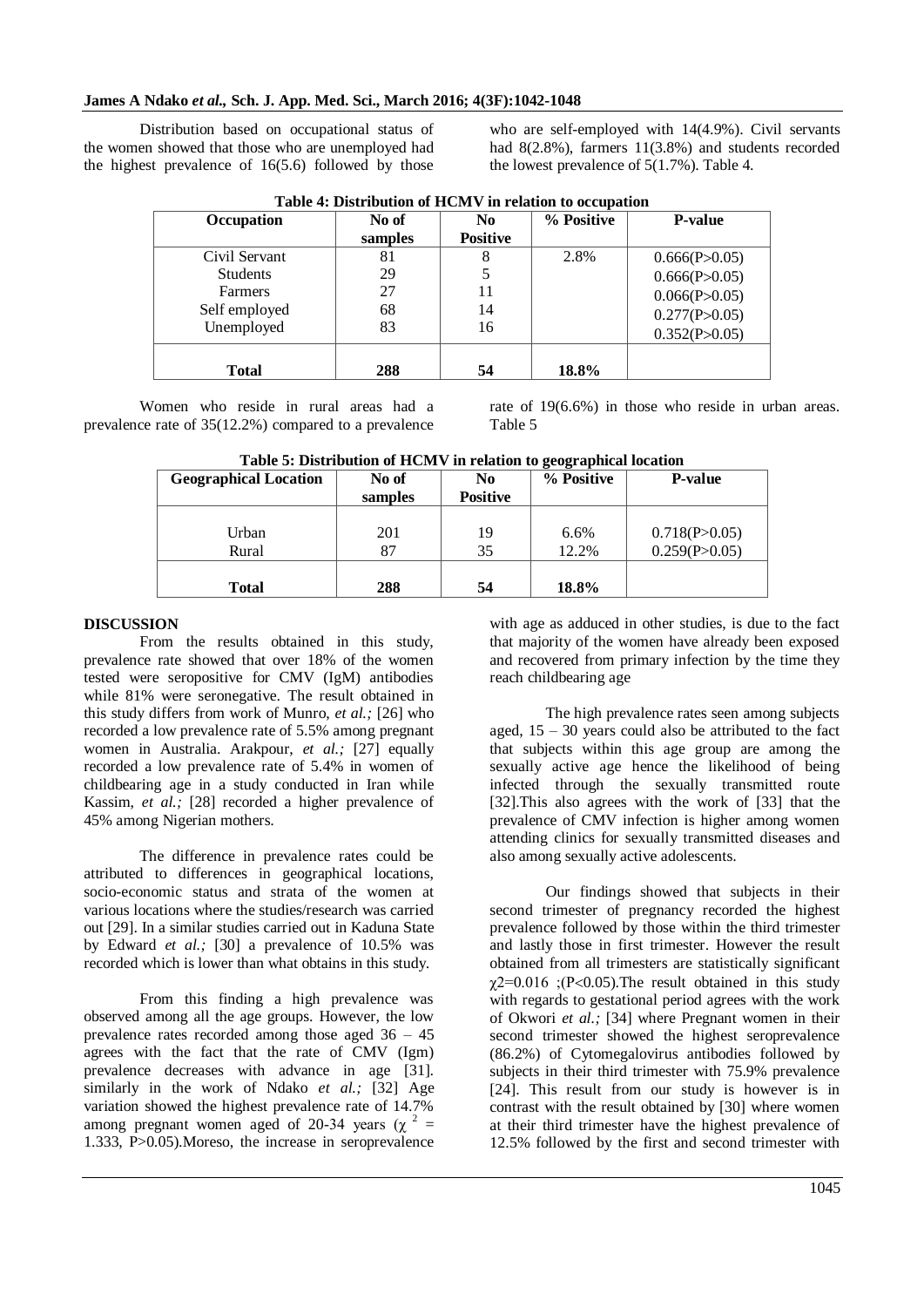prevalence of 11.1% and 9.7% respectively (P>0.05) Women at all stages of pregnancy could be at high risk of intrauterine transmission but those at higher risk are those who were infected within the first 20 weeks of pregnancy [34, 35]. Babies born to these women in their second trimester are at risk of getting congenital CMV infection [36].

This poses a serious threat to the foetus in utero as stated in the report of [36] that women infected with CMV during late gestation are more likely to transmit the virus to their unborn babies compared to women who are infected at early gestation. Similarly, high rates observed amongst subjects at the second and third trimesters could be as a result of advancement in foetal age making such women heavier and careless to personal hygiene thereby predisposing them to infection and a high risk of intrauterine transmission [37].

Occupational distribution of subjects showed that there was no association between maternal immunity and social class. The rate of prevalence seen in all the groups were not statistically significant (P>0.05) but high percentages seen in the unemployed, farmers and self employed could be due to the fact that CMV infection is most likely acquired among those at the lower socio-economic strata in developing countries (Jawetz, et al 2007).This finding agrees with a previous study, which demonstrated that CMV infection was higher in the lower socioeconomic class [38, 39].

High prevalence rate was recorded among women living in rural areas compared to those living in urban areas, though the prevalence were not statistically significant  $(P>0.05)$ , it is however in accordance with the work documented by [3, 29] that although prevalence of CMV infection increases within every group, the overall prevalence of infection and the age of initial acquisition of the virus varies greatly according to living environment of the individuals. Antibody prevalence may be moderate in 40 – 70% of adults found among the high socio-economic groups in developed countries in contrast to a prevalence rate of 90% in children and adults living in underdeveloped nations and in low socio-economic groups

The greatest risk connected to CMV is the probability of congenital defects. Congenital infection occurs in foetus if the mother has a primary infection or reactivation during pregnancy. A Clinical symptom of this takes the form of severe generalized or cytomegalic inclusion disease in which the infants usually have jaundice, hepatosplenomegaly, thrombocytopenia, haemolytic anaemia. The brain is almost always involved with microcephaly and motor disorder. Most infants with these symptoms do not survive. Infants are usually deaf and mentally retarded [40].

## **CONCLUSION**

In conclusion, reports obtained from this work showed the presence of CMV (IgM) antibodies amongst the pregnant women screened, thereby indicating a current infection and likelihood of transmission in utero. Since the seroprevalence of CMV infection increases with lower socio-economic status of individual subjects coupled with the risk of intrauterine transmission with advance in the gestational age of pregnant women, thereby making the tendency of transmitting the virus in utero high, calls for an urgent need for women of childbearing age to be early diagnosed. Since the resultant congenital infection could be asymptomatic or symptomatic. Asymptomatic infants serve as a source of infection to other children and those handling them could still develop clinical sequelae later in life. This calls for closer monitoring among this group as they grow, so as to decrease the rate of transmission and infection within the population.

## **REFERENCES**

- 1. Mocarski JE, Shenk T, Pass R; Cyto megalo viruses, In Knipe D, Howley P, editors. (ed), Fields virology, 5th ed Lippincott Williams and Wilkins, Philadelphia, PA, 2007; 2702–2772.
- 2. Arora N, Novak, Fowler KB, Boppana S.B, Ross S.A; Cytomegalovirus viruria and DNAemia in healthy seropositive women. Journal of Infectious Disease. 2010; 202(12):1800-1803.
- 3. Ryan K.J, Ray C.G; Sherris Medical Microbiology,  $4<sup>th</sup>$  edition, McGraw Hill 2004; 556: 556–569.
- 4. Centers for Disease Control and Prevention (CDC) MMWR. Impact of expanded newborn screening United States. Morbidity Mortal Weekly Report. 2008; 57(37):1012-1015.
- 5. De Vries J.J, Vossen A.C, Kroes A.C, B.A van der Zeijst; Implementing neonatal screening for congenital cytomegalovirus: addressing the deafness of policy makers. Rev. Medical Virology. 2011; 21(1):54-61.
- 6. Stagno S; Cytomegalovirus**.** Infectious diseases of the fetus and newborn infant (Edited by: Remington JS and Klein JO). Philadelphia, W.B. Saunders Company, 2001; 389–424.
- **7.** Fowler K.B, Pass R.F; Risk factors for congenital cytomegalovirus infection in the offspring of young women: exposure to young children and recent onset of sexual activity. Pediatrics, 2006; 118**:** e286-e292.
- 8. Boppana S.B, Pass R.F, Britt W.J, Stago S, Alford C.A; Symptomatic Congenital Cytomegalovirus Infection: Neonatal Morbidity and Mortality, Pediatric Infectious Disease Journal b, 1992; 93 - 99.
- 9. Dahle J, Fowler K.B, Wright J.D, Boppana S.B, Britt W.J, Pass R.F; Longitudinal Investigation of hearing disorders in Children with Congenital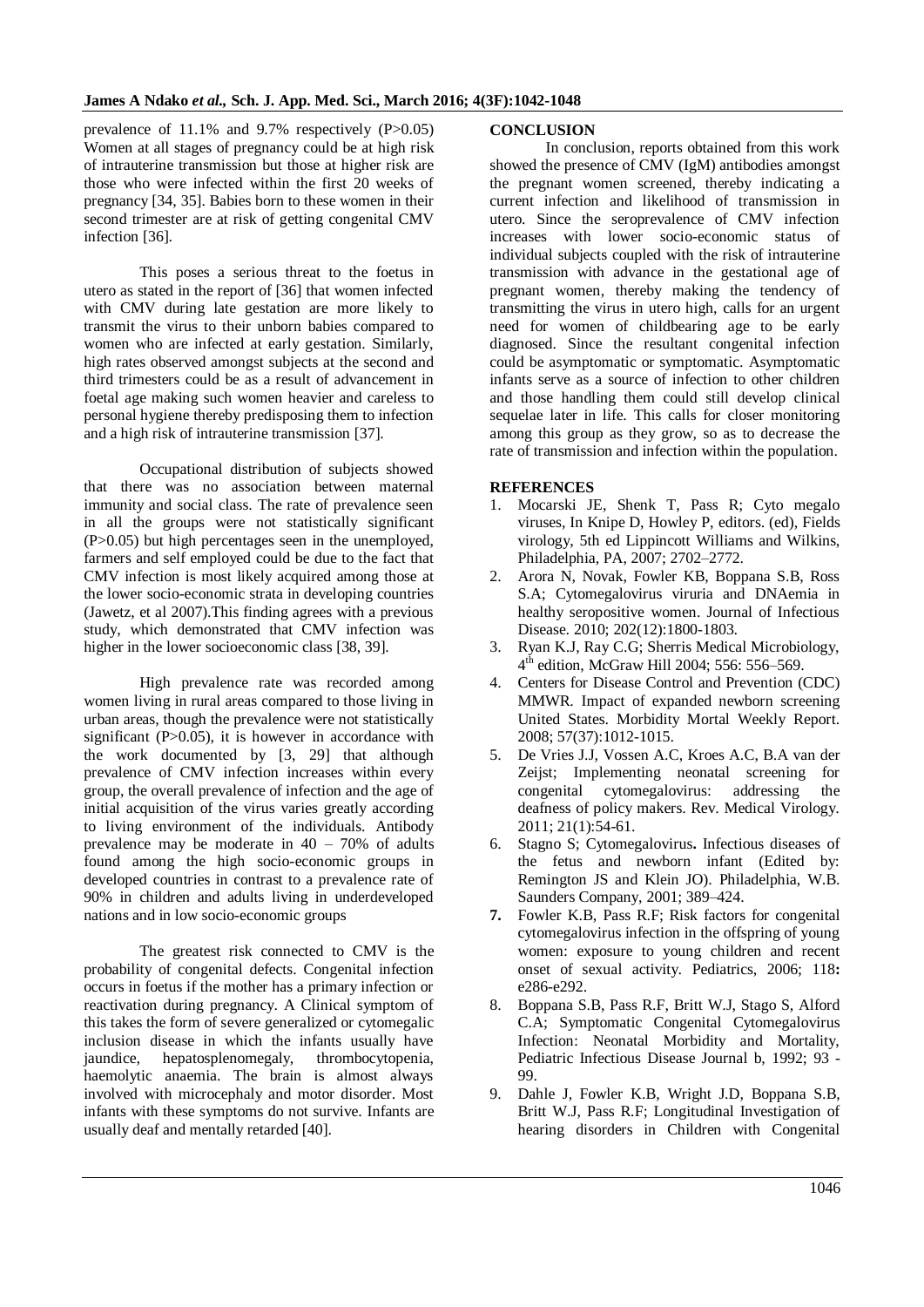Cytomegalovirus, Journal of Am. Acad. Audiol. 2000; 11:283:290.

- 10. Fowler S.L; A Light in the Darkness: Predicting Outcomes for Congenital Cytomegalovirus Infections. Journal of. Pediatrics, 2003; 137: 4–6.
- 11. Istas A.S, Demmler G.J, Dobbin J.G, Steward J; Surveillance for Congetinal Cytomegalovirus Disease: A Report from the National congenital Cytomegalovirus Disease Registry. Clinical Infectious Disease Journal. 1995; 20: 655 -670.
- 12. Enders G, Daiminger A, Bäder U, Exler S, Enders MJ; Intrauterine transmission and clinical outcome of 248 pregnancies with primary cytomegalovirus infection in relation to gestational age. Clinical Virology, 2011; 52(3):244-246.
- 13. Pass R.F, Fowler K.B, Boppana S.B, Britt W.J, Stagno S; Congenital cytomegalovirus infection following first trimester maternal infection: symptoms at birth and outcome. Journal of Clinical Virology. 2006; 35:216–220.
- 14. Boppana S.B, Rivera L.B, Fowler K.B, Mach M, Britt W.J; Intrauterine transmission of cytomegalovirus to infants of women with preconceptional immunity**.** N. England Journal Medicine, 2001; 344**:**1366–1371.
- 15. Bodeus M, Kabamba-Mukadi B, Zech F, Hubinont C, Bernard P, Goubau P; Human cytomegalovirus in utero transmission: follow-up of 524 maternal seroconversions. Journal of Clinical Virology. 2010; 47: 201–202.
- 16. Staras S, Dollard S.C, Radford K.W; Seroprevalence of Cytomegalovirus Infection in the United States. Journal of Clinical Infectious Disease. 2006; 43: 1143 – 1151.
- 17. Kenneson, Cannon M.J; Review and meta-analysis of the epidemiology of congenital cytomegalovirus (CMV) infection. Rev. Med. Virol.2007; 17: 253– 276.
- 18. Grosse S.D, Ross D.S, Dollard S.C; Congenital cytomegalovirus (CMV) infection as a cause of permanent bilateral hearing loss: a quantitative assessment. Journal of Clinical Virology. 2008; 41:57–62.
- 19. Dollard S.C, Grosse S.D, Ross D.S; New estimates of the prevalence of neurological and sensory sequelae and mortality associated with congenital cytomegalovirus infection. Rev. Med. Virol. 2007; 17:355–363.
- 20. Nigro G, Adler S.P; Cytomegalovirus infections during pregnancy. Current Opinion Obstetrics and Gynecology, 2011; 23:123–128.
- 21. De Vries J.J, van der Eijk A.A, Wolthers K.C, Rusman L.G,Pass S.D, Molenkamp R, *et al.;* Realtime PCR versus viral culture on urine as a gold standard in the diagnosis of congenital cytomegalovirus infection. Journal of Clinical Virology 2012; 53:167–170.
- 22. Staras S.A, Dollard S.C, Rayford K.W, Flanders W.D, Pass R.F, Cannon M.J; Seroprevalence of Cytomegalosvirus infection in the United State (1988-1994). Clinical Infectious Diseases. 2006; 43(9):1143-1151.
- 23. Kassim O.O, Afolabi O, Ako-Nai K.A, Torimiro S.E.A, Littleton G.K, Oke O.O *et al.;* Cytomegalovirus antibodies in breast milk and sera of mother- infant pairs. Journal of Tropical Paediatric, 1987; 33(2):75-77.
- 24. Okwori A, Olabode A, Emmuwen E, Lugos M, Okpe E, Okopi J *et al.;* Sero-Epidemiological Survey of human Cytomegalovirus infection among expectant mothers in Bida Nigeria. The Internet Journal of infectious Diseases. 2008; 7(1): 1-9.
- 25. Cheesebrough M; District Laboratory Practice in Tropical Countries, part 1. University Press, Cambridge, 2009; 239-258.
- 26. Munro S.C, Hall B, Whybin L.R; Diagnosis of and screening for cytomegalovirus infection in pregnant women. Journal of Clinical Microbiology, 2005; 43: 4713-4718.
- 27. Arabpour M, Kaviyanee K, Jankhah A, Yaghobi R; Human Cytomegalovirus Infection in Women of Child Bearing Age, Fars Province: A Population Based Cohort Study. Iranian Red Crescent Medical Journal, 2008; 10**(**2): 100 – 106.
- 28. Kassim O.O, Afolabi O, Ako-Nai K.A, Torimiro S.E.A, Littleton G.K, Oke O.O *et al.;* "Cytomegalovirus Antibodies in Breast Milk and Sera of Mother-infant Pairs",Journal of Tropical Pediatrics 1987; 33**(**2): 75-77.
- 29. Jawetz E, Melnick J.L, Adelberg E.A; Virology In: Brooks, G. F., Carrol, K. C., Butel., J. S., Morse, S. A. Review of Medical Microbiology, 24<sup>th</sup> edition, McGraw Hill/Lange Publication. 2007; 441  $-445.$
- 30. Edward Deborah S, Edward Isaac U, Nwankiti O, Shallangwa Ishaku B, Abdullahi Musa M; Seroprevalence of cytomegalovirus (IgM) antibodies among pregnant women attending ante-natal clinic at the general hospital kafanchan,Kaduna State Nigeria. British Microbiology Research Journal 2015; 9(5): 1-6.
- 31. Chandler S.H, Holmes K.K, Wentworth B.B; The Epidemiology of Cytomegalovirus Infection in Women Attending a Clinic for Sexually Transmitted Disease. Journal of Infectious Disease, 1985; 155: 655 – 660.
- 32. Hollier L.M, Grisso H; Human herpes viruses in pregnancy Cytomegalosvirus, Espterin- Barrvir and varicella zooster virus. Clinics in Perinatology, 2005; 32: 671–696.
- 33. Duff P; Immunotherapy for congenital Cytomegalovirus infection (Editorial) New England Journal of Medicine. 2005; 353(13):1402- 1404.